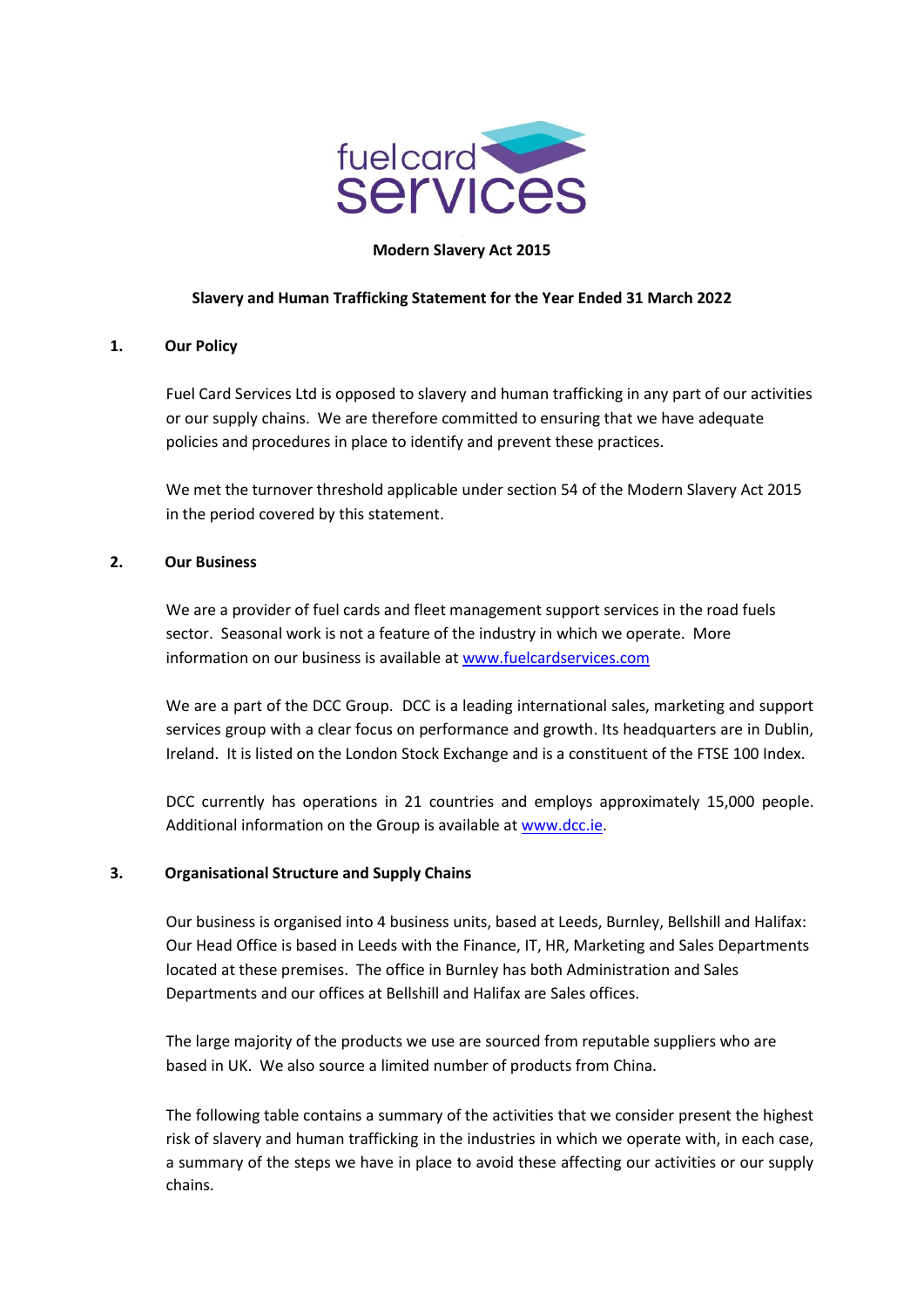| <b>Industry Risk</b>                      | <b>Steps Taken</b>                                        |
|-------------------------------------------|-----------------------------------------------------------|
| Donations<br>made to a                    | non-profit   The charity has various controls in place to |
| organisation who work in some higher risk | mitigate risks, these include comprehensive               |
| countries.                                | policies and procedures and Programme                     |
|                                           | Managers who work with the in-country                     |
|                                           | leads to ensure expected behaviours are                   |
|                                           | adopted.                                                  |

# **4. Policies in Relation to Slavery and Human Trafficking**

The DCC *Code of Conduct* sets out our Group's commitment to acting ethically and with integrity towards our employees and in all our business relationships. Specifically, section 2 of the Code sets out our commitment to fair employment practices and section 14 of the Code sets out our commitment to preventing, as far as practicable, slavery and human trafficking in our supply chains.

The DCC Group *Supply Chain Integrity Policy* sets out the approach taken by every business in the DCC Group to ensuring that all the products we sell meet applicable legal and ethical standards.

In addition, the DCC *Human Rights Policy* sets out DCC's specific commitment to operate to internationally recognised standards of human rights, including in relation to forced labour, child labour and unsafe working conditions.

These documents are available at [http://www.dcc.ie/responsibility/our-policies.](http://www.dcc.ie/responsibility/our-policies)

Our policy on slavery and human trafficking is set out in section 1 of this statement.

The requirements of our *Code of Conduct*, Group *Supply Chain Integrity Policy, Human Rights Policy* and our own policy are reflected in the more detailed policies and procedures that we have in place in Fuel Card Services. These are addressed in more detail in section 6 of this statement.

# **5. Due Diligence and Assessing and Managing Risk**

As part of our compliance with the policies referred to above, we take the following steps:

- Assess potential risk areas in our supply chains;
- Mitigate the risk of slavery and human trafficking occurring in our supply chains, including by reviewing, where necessary, the controls that our suppliers have in place and carrying out other suitable checks;
- Monitor potential risk areas in our supply chains on a periodic basis.